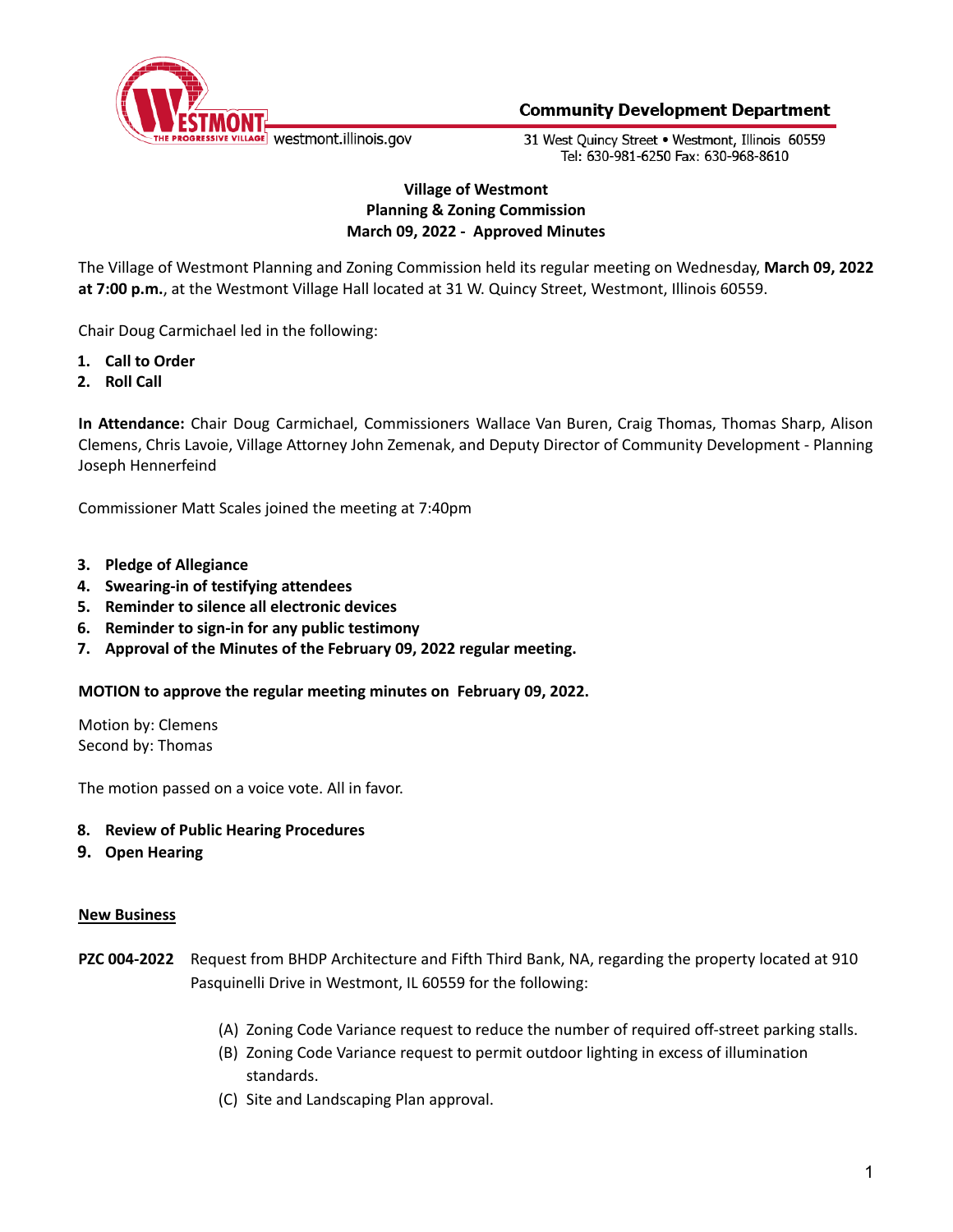

31 West Quincy Street . Westmont, Illinois 60559 Tel: 630-981-6250 Fax: 630-968-8610

**Presentation:** Attorney Lenny Asaro represented the applicant, Fifth Third Bank, and presented their request to seek favorable recommendation for two variations and a site and landscape plan. Asaro discussed the use of the facility which would not be a customer facing retail bank branch, but rather a space used for internal bank operations and deliveries which would fall under the business and professional office use; permitted in the O/R District. Asaro went over some site details and measurements, including parking spaces.

Asaro stated the zoning code requires 134 parking spaces based on square footage, however the current and existing condition of the lot includes 125 parking spaces on site.

Asaro provided detail on the current site lighting conditions, as well as adjacent properties.

Asaro noted that Fifth Third Bank wishes to construct an addition that would re-configure a portion of the on site parking. He also described a backup generator that would be installed, and noted that because of its temporary routine usage, it would be exempt from the noise standards for that district.

PE Chris Kepner described the site lighting improvement details and photometric plan. Kepner did note that the lighting would be dark skies compliant, but stated that there are some areas where the light spills over the property line which has led to the request for a lighting variance.

Asaro summarized the proposed findings of fact including details about revenue, parking to employee ratio, security lighting for safety, site similarities to adjacent properties, and traffic impacts.

**Staff Comment:** Deputy Director of Community Development Joseph Hennerfeind provided an overview of the requests noting that they are essentially a business that's permitted in the zoning district and they want to make some modifications to the existing building. Henerfeind noted that in order for them to make the site an operations center, they would need a safe space to pull the truck behind the building which is why they are constructing an addition, and parking reconfiguration would be needed. Hennerfeind added that the applicant had provided screening and landscaping for the parking lot, and some other minor tweaks with the site plan including a security gate and safety lighting since they are a bank facility. Regarding the site lighting, Hennerfeind added that although there is some spillage, it is an improvement from the site lighting that is currently there, and it's important to note that it is not spilling on the closest residential property to the South-west. Hennerfeind also touched on the request for a parking variance and noted that the current number of parking spaces does not meet parking standards and is considered legal non-confiorming, but because the petitioner is reducing the number of spaces they need the variance. Based on their operation and the number of employees, there will always be excess parking, and staff noted that the parking spaces were reduced by another two spaces to fulfill a fire department requirement.

# **Public Comment:** None

# **Commissioner Comments:**

**Lavoie** : Commissioner Lavoie asked staff what would happen if a business with a different use or intensity moved in, Hennerfeind replied that the variances would run with the property, but parking requirements would be reviewed during the business license or permit process if not adequate.

**Carmichael** : Commissioner Carmichael had no questions or concerns.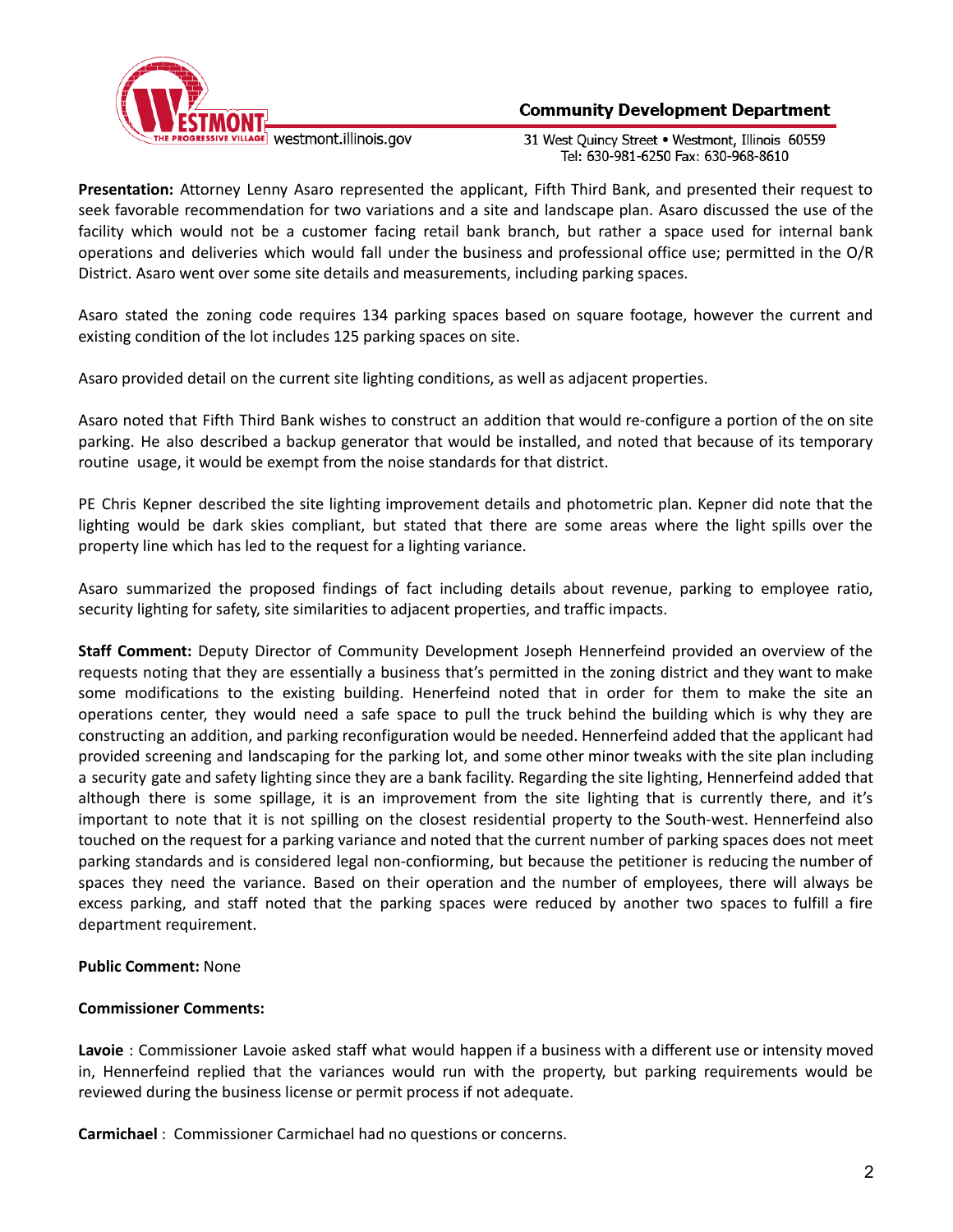

31 West Ouincy Street . Westmont, Illinois 60559 Tel: 630-981-6250 Fax: 630-968-8610

**Thomas :** Commissioner Thomas did not have any objections to the requests.

**Sharp** : Commissioner Sharp had no questions or comments.

**Scales** : Commissioner Scales was not present during this case presentation or discussion.

**Van Buren** : Commissioner Van Buren believed there was more than enough parking for the use, and did not have any concerns with either variance.

**Clemens :** Commissioner Clemens was supportive of the requests.

# **MOTION A**

Motion to recommend to the Village Board of Trustees to approve a Zoning Code Variance request to reduce the number of required off-street parking stalls.

Motion by: Lavoie

Second by: Clemens

# **VOTING A**

Van Buren: Yes Carmichael: Yes Thomas: Yes Lavoie: Yes Sharp: Yes Scales: Not Present Clemens: Yes

# **Motion Passed**

# **MOTION B**

Motion to recommend to the Village Board of Trustees to approve a Zoning Code Variance request to permit outdoor lighting in excess of illumination standards.

Motion by: Van Buren

Second by: Thomas

# **VOTING B**

Van Buren: Yes Carmichael: Yes Thomas: Yes Lavoie: Yes Sharp: Yes Scales: Not Present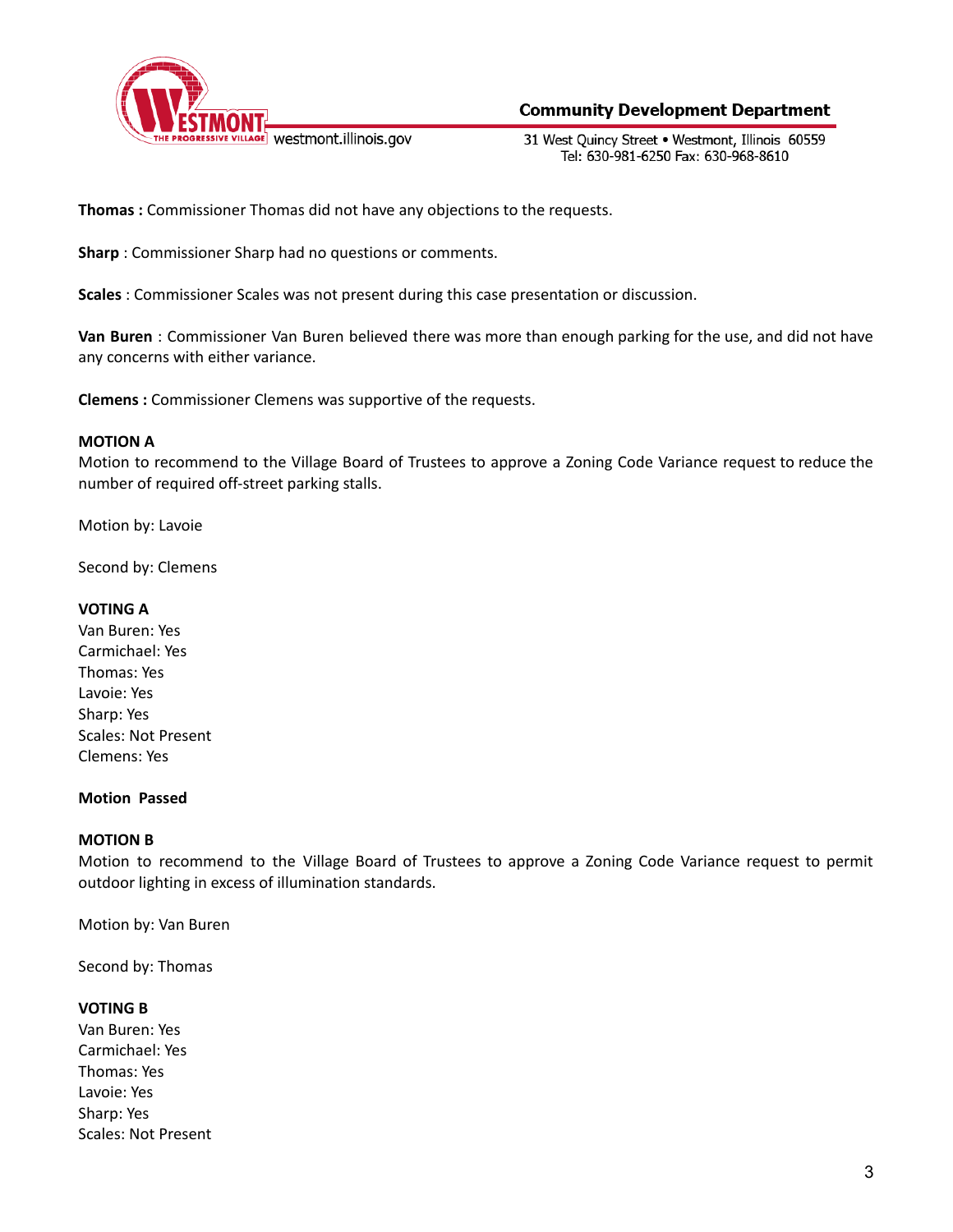

31 West Ouincy Street . Westmont, Illinois 60559 Tel: 630-981-6250 Fax: 630-968-8610

Clemens: Yes

## **Motion Passed**

# **MOTION C**

Motion to recommend to the Village Board of Trustees to approve a Site and Landscaping Plan approval.

Motion by: Clemens

Second by: Lavoie

## **VOTING C**

Van Buren: Yes Carmichael: Yes Thomas: Yes Lavoie: Yes Sharp: Yes Scales: Not Present Clemens: Yes

## **Motion Passed**

- **PZC 184-2021** Request from WCW Landowner, LLC, regarding the property at 3500 Midwest Road, Oak Brook, Illinois, 60523 for the following:
	- (A) Comprehensive Plan Amendment to redesignate approximately 52.8 acres from Parks/Open Space to Single Family Attached Residential.
	- (B) B-3 Special Development District Amendment to remove approximately 52.8 acres from an approved Preliminary and Final Concept Plan for a future rezoning request.
	- (C) Conceptual Preliminary Plat of Subdivision to define said 52.8 acre area.

The chair outlined the request and the scope of the discussion so there was no confusion about what would be presented or discussed in this hearing.

**Staff Comment:** Deputy Director of Community Development Joseph Hennerfeind provided an overview of the agenda items, and clarified that the items on the agenda are the first step of a multi-step process. Hennerfeind stated that the comprehensive plan is a guiding document for the Village, and is referred to when someone asks for a new development. The request before the Commission is to change the comprehensive plan, and the vote will decide if residential is appropriate for the property. The comprehensive plan currently designates the property as open space, and groups both private and public (parks) recoreation space as the same. The property is currently private open space. Hennefeind also explained that the current requests are not to determine the rezoning of the property, street and access points, or any details on the number or types of units. Hennerfeind noted that the purpose of the requests on this agenda are to define an area, and to amend the existing concept plan that was approved for that area in 1984 from open space to single family attached.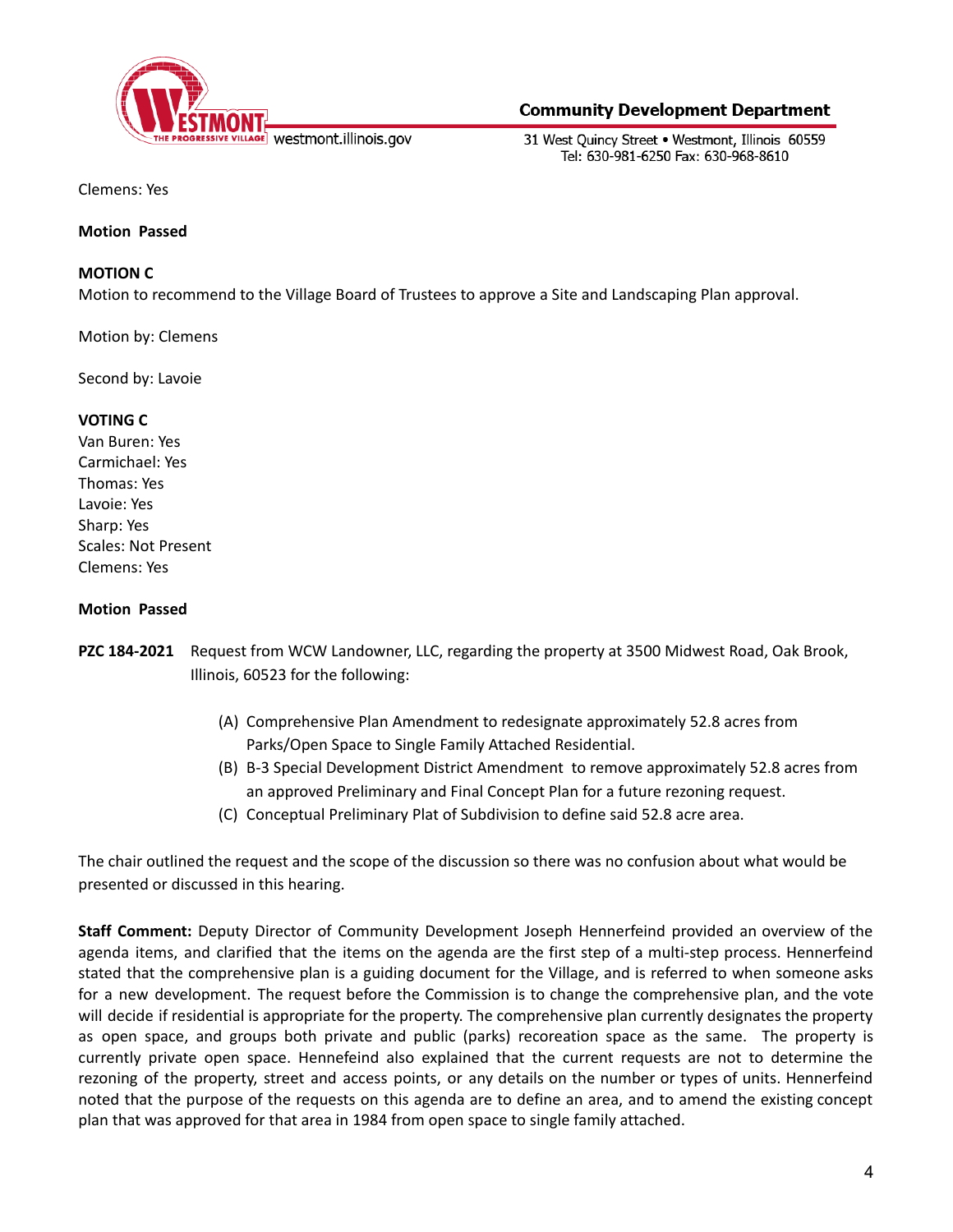

31 West Quincy Street . Westmont, Illinois 60559 Tel: 630-981-6250 Fax: 630-968-8610

**Presentation:** Steve Ellington with the ownership team discussed the background and the importance of the hotel and how it has contributed to the community. Ellington talked about the struggles with staffing and revenues the business faced due to Covid, but that they are building back up. Ellington stated that the viability of running a 150 acre resort with a golf course has changed and has been difficult. Ellingtons stated his vision and commitment to the partnership is to run the property and make it a great part of the community, but without changes, it would be difficult to do that financially. With the requested changes, Ellington believed they would be able to reposition and reinvest in the property to provide a sustainable and more viable future for the resort.

Attorney Russ Whitaker spoke on behalf of the applicant and land owner, WCW Landowner LLC. Whitaker discussed technical details related to the current concept plan and property lines for the site, and then he discussed proposed conceptual preliminary plat which would subdivide the lot into lot 1 and lot 2. Lot 2 would be set aside for residential development. Whitaker stated that although the plat was in its early stages, they wanted to show that there would be a conservation easement as it was a critical component of the owner plan. Whitaker provided some examples of previous proposals for the site that had focused on residential redevelopment on portions of the golf course and hotel property. Whitaker noted that what they were proposing at this point in time was smaller scale and lower intensity use.

Whitaker touched on the existing and proposed land use map from the comprehensive plan, pointing out that the hotel itself is designated as open space although it is zoned B-3 for Commercial use.

**Staff Comment:** Deputy Director of Community Development Joseph Hennerfeind touched on specific details including how the comprehensive plan guides the Village's zoning decisions. Hennerfeind explained that the current zoning district for the lot is B-3, however with a special use permit, residential uses are permitted in B-3 district. The applicant is asking to disconnect the 52 acres from the unified development which is zoned B-3, so it can be developed independently and eventually rezoned to residential. Hennerfeind broke down the three different types of residential housing as described in the comprehensive plan being detached, attached, and multi-family however it would not be determined in this step of the process what type of housing would be developed.

Hennerfeind provided an overview of the three requests before the Commission. The first being a conceptual preliminary plan which is to identify what area would be disconnected. Hennerfeind did note that there were some outstanding comments from staff related to the entry drive improvement design that would be sectioned off to the new property that really serves the hotel and remaining development. The petitioner's response to staff comments regarding the access is that they are not trying to move property lines. The second request being a concept plan amendment, which would be to remove the area from their previously approved concept plan. The third request would be amending the comprehensive plan itself from open space to residential single family attached.

Village Attorney John Zemenak reiterated that the comprehensive plan is a guide as to the existing and future land uses within the village; it does not set forth details as to road way layouts, dimensions, utilities, engineering requirements or that level of detail. Zemenak also added that it's important to look at the surrounding area designations when considering a comp plan amendment.

**Public Comment:** Scott Day represented the owners of the Residences of Oak Brook Hills Condominium Association and expressed their concerns had to do with what would be left of the golf course. Day discussed wetland and stormwater concerns, as well as the Oak Brook Hills and surrounding residents investing in a golf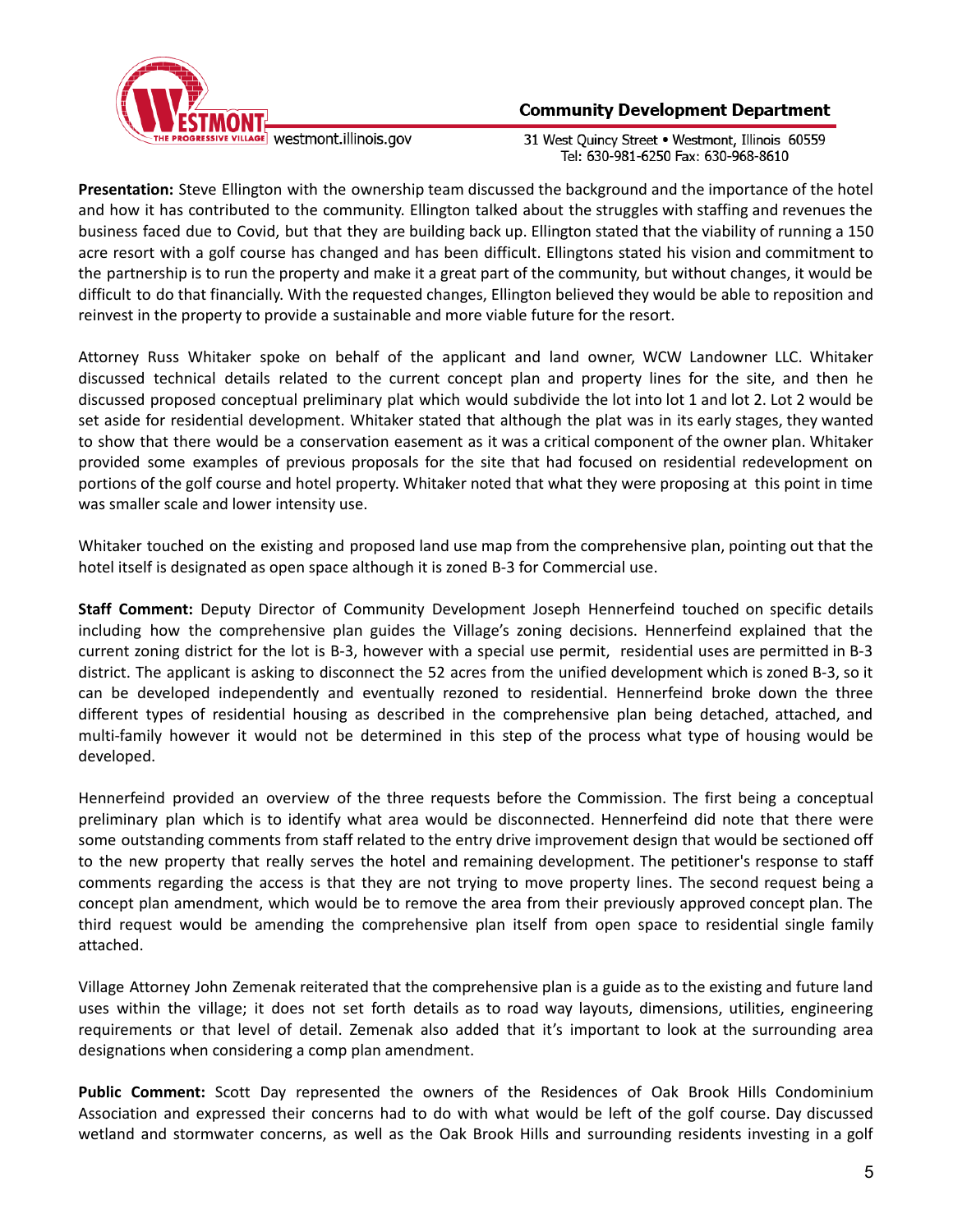

31 West Quincy Street . Westmont, Illinois 60559 Tel: 630-981-6250 Fax: 630-968-8610

community. Day stated that they did not think the Village should authorize the separation from the unified plan, but instead encouraged the petitioner and Village to modify the unified plan. If the petitioner decides to sever off part of the golf course, Day stated they would only support that if it's tied directly to an enforceable right to preserve the balance of that golf course in perpetuity, and they suggested that be done in the form of a conservation easement. Day commented that they do support the hotel, and want it to thrive and be the best that it can be, but they had strong concerns regarding the future of the remaining nine holes.

Whitaker replied that they did not think there were any fundamental disagreements with the Residences of Oak Brook Hills, but noted it was too early in the process to draft formal language for the conservation easement. Whitaker stated they were committed to the preservation of the remaining nine holes, although they could not guarantee it would be forever. Whitacker commented that the comprehensive plan amendment would ensure that the remaining piece after the separation would be open space. Zemenak added that with the previous development proposal for an apartment complex on the back nine holes, there were discussions and drafts pertaining to what would happen if the golf course went away and it was still recreational open space, and there would be a buffer around the townhomes of Oak Brook.

Past President of the Indian Trail Townhomes Joan Gagen expressed concerns about the impact on the value of their homes, and stated they would love to keep the area open space. If the project moved forward, Gagen asked that their community be included in discussions and planning with the developer.

President of Saddlebrook Community Association Allen Koren stated they were in favor of open space and expressed how precious it is to preserve, and also added that they support the hotel and would like to see it succeed. Koren wanted to know that the proceeds of the proposed development would be reinvested in the hotel.

Whitaker replied that there have been commitments that there are renovations and investments in the hotel, but did not think it was necessary to discuss everything that has or would be spent. Commissioner Carmichael asked the golf course and club manager to express his opinions on reducing the golf course to nine holes. Randy Bolstad stated that business has been good since people have been able to come out of their houses. Bolstad commented that they extensively researched what a nine holes golf course is, while also looking at surrounding nine hole courses. Bolstad determined that business would be busy as ever, and in speaking with other golf professionals, more and more people are looking to play nine holes than ever before. Bolstad was in favor of the nine hole golf course for the property and believes it will be very successful.

Resident of the area, Bob Ivarson, stated that he preferred eighteen hole golf courses so he would probably bring his business elsewhere, and was not in favor of reducing the open space.

Royal Hills Club resident Kit O'Kelly was not in favor of increased traffic or density, and stated she was opposed to any designation changes from open space.

Jennifer Sweas spoke and noted that she had moved from the city to the area because of the open space. Swabs feared that the traffic would increase so much that a stop light would need to be installed. Swabs was not in favor of reducing the open space, but suggested using the back nine holes versus the nine holes along Cass Avenue since there was already nearby residential and thought it would be a better fit for Westmont.

Fred Leinweber was not in favor of population density, and supported maintaining green space. Leinweber commented that he wanted the Commission to take into consideration the repercussions there could be with the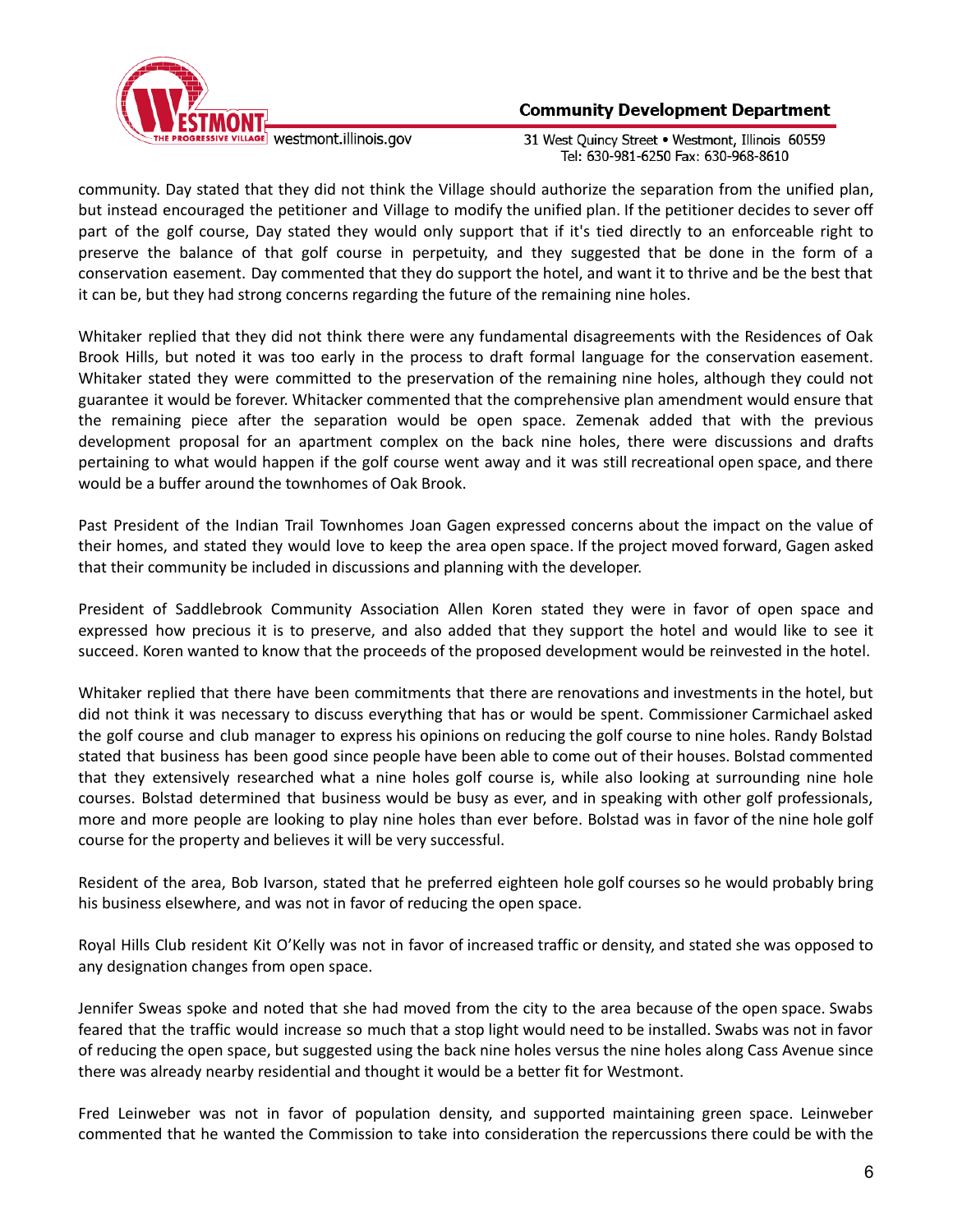

31 West Quincy Street . Westmont, Illinois 60559 Tel: 630-981-6250 Fax: 630-968-8610

rezoning if the business was to sell.

## **Commissioner Comments:**

**Lavoie** : Commissioner Lavoie expressed concerns about the 3 requests from the property owner, and particularly the request to redesignate this part of Westmont from the current Comprehensive Plan designation of 'Open Space' to the proposed 'Attached Single-Family Residential'. Commissioner Lavoie stated that the Village went through an intensive community-based process to create the Comprehensive Plan about a decade ago, and if they are to modify it as requested, they should go through a similarly intensive community-based process to obtain maximum community input. Finally, Commissioner Lavoie commented that the Village should be proactive about modifying our Comprehensive Plan on their own timeline, rather than be reactive to requests from property owners as they are doing at this time.

Village Attorney John Zemenak added that the property is zoned B-3 regardless of what the comprehensive land use plan says and there's a bit of a disconnect between the zoning designation of B-3 versus the comprehensive plan designation of open space. Zemenak stated that perhaps the development should have been studied as a sub-area and broken down into sub parts and envisioned potential future development of the golf course. Zemenak asked the Commission to keep in mind that the zoning dictates what can occur on the property, and with the current B-3 zoning, there are many other commercial uses that can occur, and for them to consider what the highest and best use of the property would be.

**Carmichael** : Commissioner Carmichael stated he understands and appreciates the open space debate, but also understands the need for change under the circumstances. Carmichael added that the comprehensive plan encourages single family-attached housing to be located near the train tracks and central business district, and also added that traffic and congestion would be a concern if the development were to move forward, but not for tonight's agenda items. Carmichael supported the concept plan amendment and conceptual preliminary plat of subdivision, but noted he would much rather see single family detached versus attached for the comprehensive plan amendment.

**Thomas :** Commissioner Thomas asked for insight on the economic need to reduce the golf course. Thomas noted he would rather see single family-detached when it came to residential choices.

**Sharp** : Commissioner Sharp encouraged collaboration between the owner and the Village particularly regarding entry to the development, and indicated he did not appreciate the stiff or firm responses to staff comments. Sharp commented that there has already been a lot of flexibility with the property and the intended comprehensive plan, and understood the situation of the hotel business, therefore Sharp was in favor of dividing the land, but was concerned about the possible density and impacts, although he was not opposed to single-family attached homes.

Sharp asked staff to clarify why a concept plan amendment is needed. Attorney Zemenak replied that the amendment would just be to pull the property that's proposed to be developed out of the original concept plan. Community Development Director Bruce Sylvester added that there is also a provision under the B-3 zoning district that requires a concept plan for any development.

**Scales** : Commissioner Scales was not opposed to the requests given the property owners trying to get the highest and best use out of the property. Scales asked if there were any binding agreements from the previous development that required open space for the residents. Village Attorney John Zemenak replied that there's not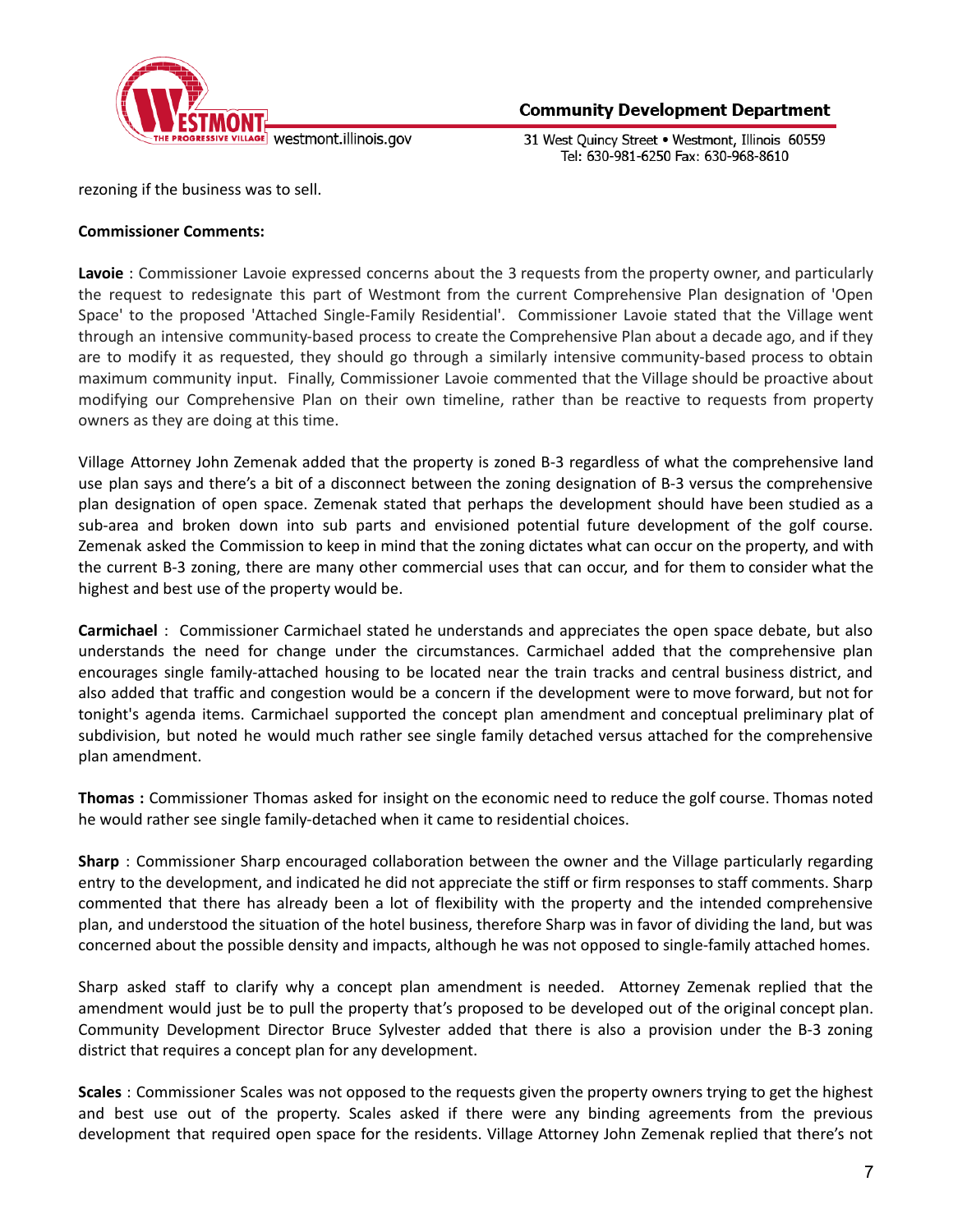

31 West Ouincy Street . Westmont, Illinois 60559 Tel: 630-981-6250 Fax: 630-968-8610

any sort of covenant or restriction requiring the property to be maintained as open space perpetually. Scales also asked for the history of the Oak Brook Hills property and how that came to fruition.

**Van Buren** : Commissioner Van Buren stated that understanding the plight of the owner, he would not be opposed to having residential so long as it was single family detached residential on typical R-3 lots with 7800 square feet per lot due to density concerns. He could not support the request for single family detached, but could support single family detached for the comprehensive plan.

**Clemens :** Commissioner Clemens did not have any objections and thought residential made sense versus commercial uses for the area.

## **MOTION A**

Motion to recommend to the Village Board of Trustees to approve a Comprehensive Plan Amendment to redesignate approximately 52.8 acres from Parks/Open Space to Single Family Attached Residential.

Motion by: Scales

Second by: Thomas

### **VOTING A**

Van Buren: No Carmichael: No Thomas: No Lavoie: No Sharp: No Scales: Yes Clemens: Yes

### **Motion Failed**

### **MOTION B**

Motion to recommend to the Village Board of Trustees to B-3 Special Development District Amendment to remove approximately 52.8 acres from an approved Preliminary and Final Concept Plan for a future rezoning request..

Motion by: Van Buren

Second by: Clemens

### **VOTING B**

Van Buren: Yes Carmichael: Yes Thomas: Yes Lavoie: No Sharp: No